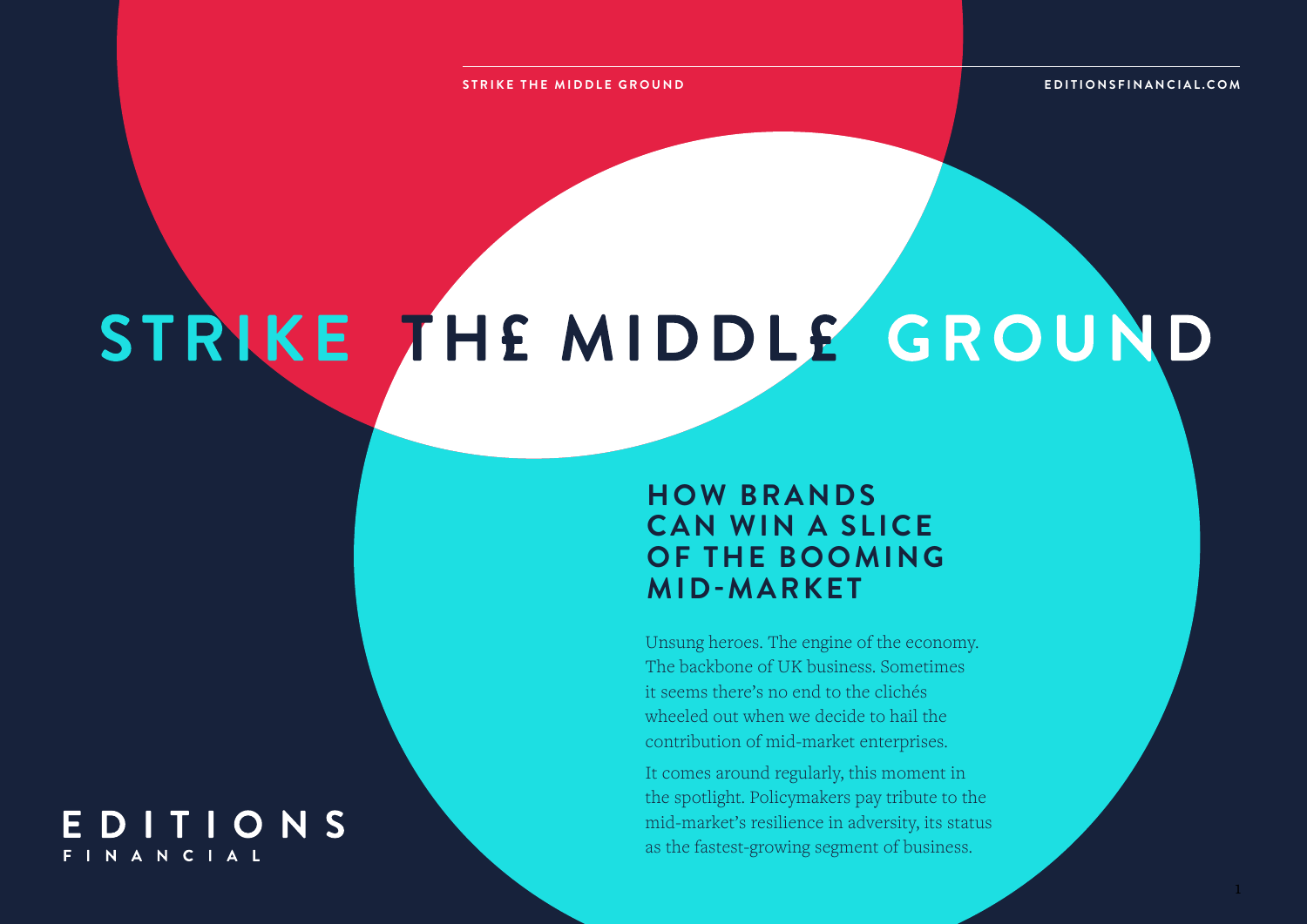**£1.3TN**<sup>1</sup> Annual revenue of UK mid-market companies (200-2000 employees)

 $74%$ of MMEs (turnover of £10m-£300m) believe the mid-market lacks policy support from government

#### **STRIKE THE MIDDLE GROUND [EDITIONSFINANCIAL.COM](http://www.editionsfinancial.com)**

Envious comparisons are made with Germany's Mittelstand. If only our mid-market could emulate Germany's success; if only it had the same policy support, the same congenial relationship with the financial sector.

Usually, it's a brief interlude. And then the conversation moves on. The focus reverts to support for start-ups, to the fortunes of the big corporates.



#### **STUCK IN THE MIDDLE?**

That, at least, is the perspective of many operators in this segment. Frustrated by a system they see as geared towards smaller enterprise, and by obstacles to their own growth, they sometimes feel they are battling in isolation. Government is overlooking them; financial institutions aren't talking to them.

And yet these are the businesses that act as the UK's powerhouse (yes, another cliché). The giants of the future lie within this segment. For banks, they represent a genuine market sweet spot (and another one. But they're hard to avoid because when it comes to the mid-market, the clichés are founded on truth).

Mid-market businesses are ambitious and forward-thinking. They're on the lookout for support for the next big push in their journey. If you can demonstrate that you're on their side, they will make enduring and fruitful partners. Can you afford not to reach out to them?

1 HSBC, UK mid-market firms could unlock significant growth potential http://www.business.hsbc.com/#we-have-global-view 2 Mills & Reeve, Defying Gravity https://www.wearedefyinggravity.co.uk/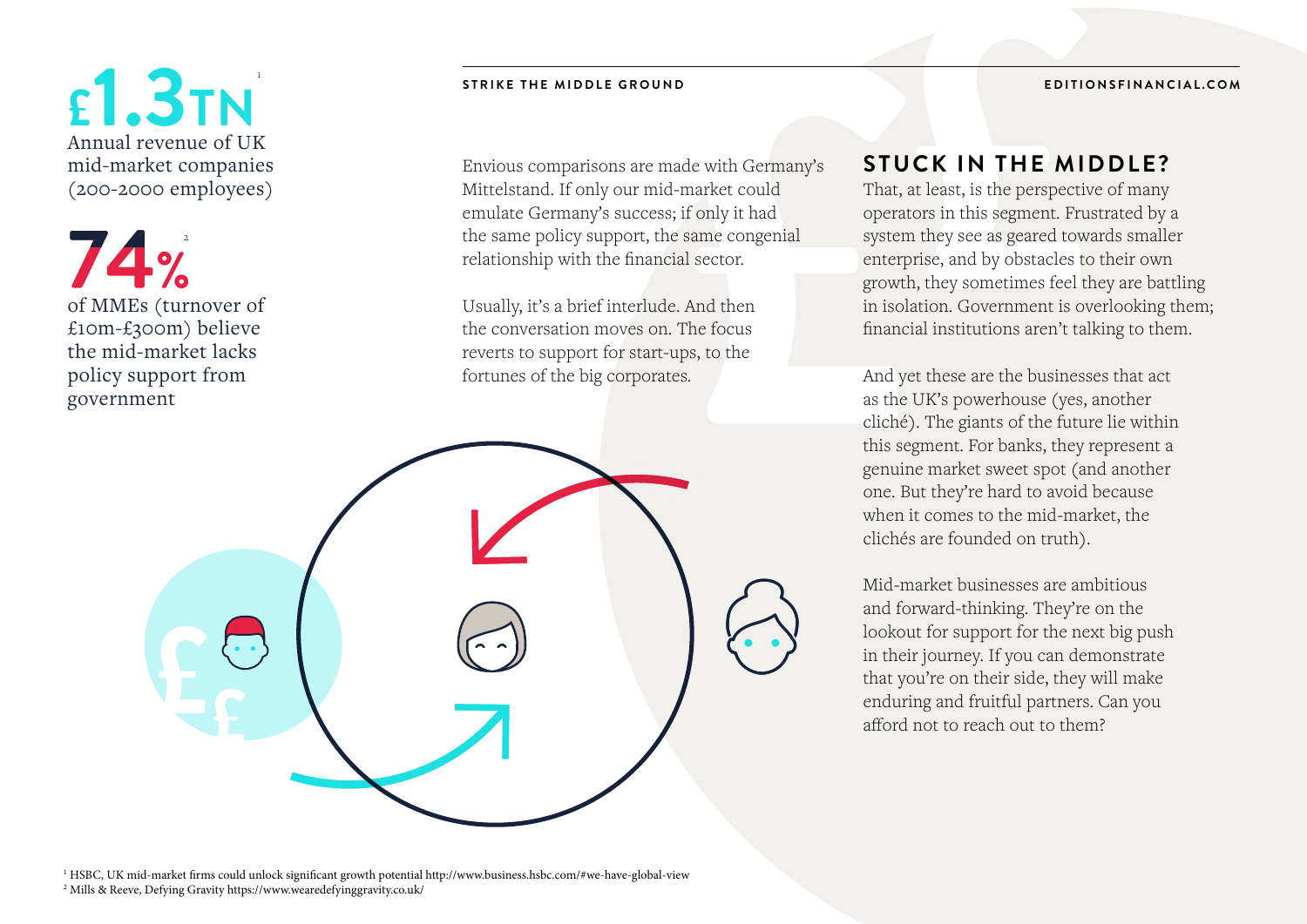## **WHAT IS THE MID-MARKET, ANYWAY?**

**STRIKE THE MIDDLE GROUND [EDITIONSFINANCIAL.COM](http://www.editionsfinancial.com)**

#### **THE SURVIVOR**

Midlands-based AB Goods is an additive manufacturing company. The business, which was established more than two decades ago, has survived through constant reinvention and is now aiming to capitalise on the appetite for biodegradable plastics.

Founder Jeremy Green is proud to have grown AB to a company with a £50m turnover. This year the staff complement hit 50. But there have been growing pains recently: for instance, there is just one HR manager to deal with pensions auto-enrolment.

Jeremy reckons he could grow the business faster if he had extra laboratory facilities. These would enable him to invest in R&D and meet demand for contract manufacturing. But so far he's found it impossible to secure the long-term financing that would require.

**£50m TURNOVER EMPLOYEE NUMBERS NCREASED 50**



### **THE GAZELLE**

Since it was founded just a few years ago, software specialist XY Services has gone from a back-bedroom operation to an internationally successful business.

Founder Jenny White has gained a prominent media profile as she secured high-profile investors and established a company presence in London, Barcelona, Beijing and Singapore.

In the past year, stellar growth of 40% took the company to a £250m-plus turnover. If business continues to soar, White will be on track for a potential sale within the next three years.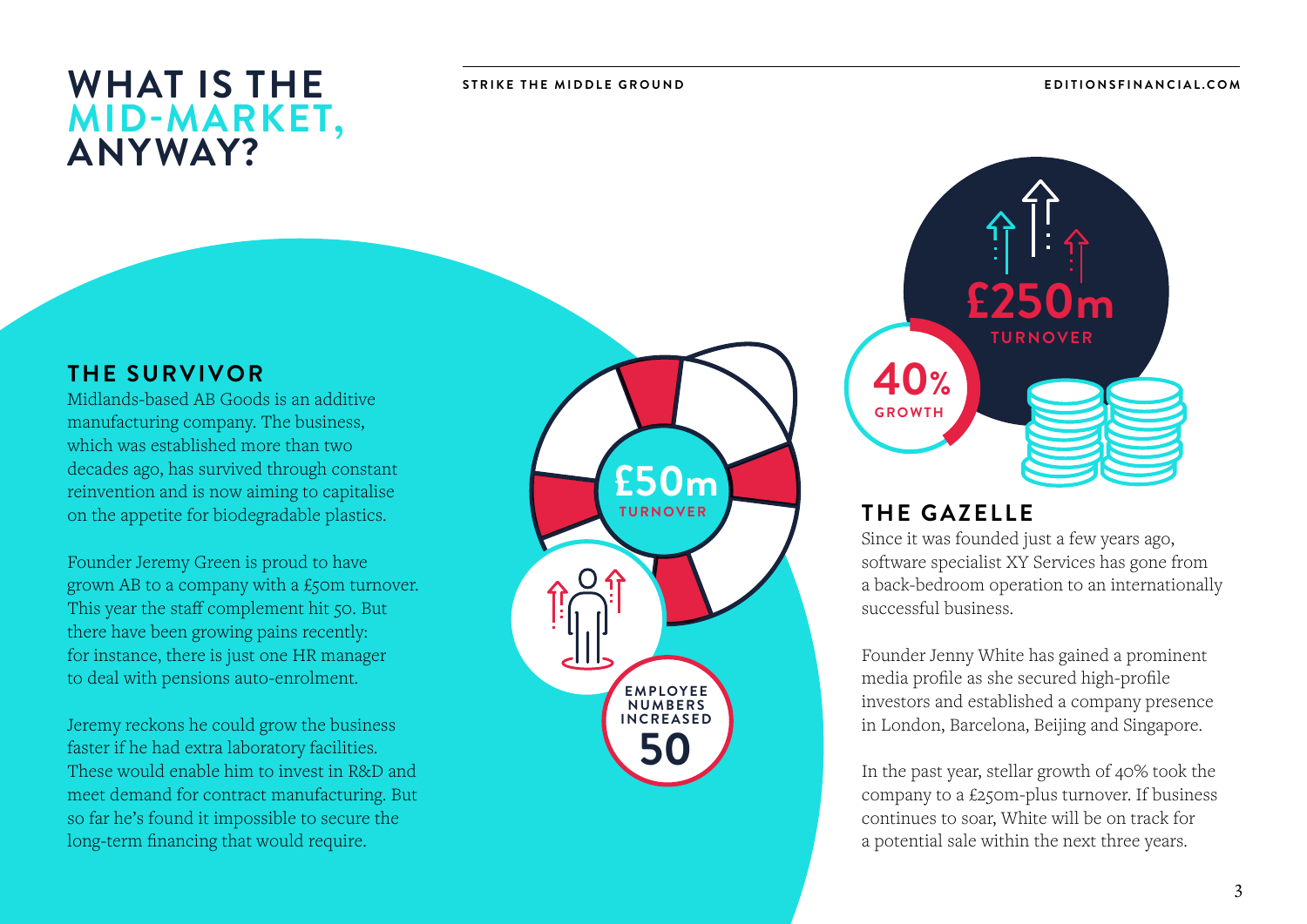#### **STRIKE THE MIDDLE GROUND [EDITIONSFINANCIAL.COM](http://www.editionsfinancial.com)**



#### **MAPPING THE MID-MARKET**

AB and XY are both technically mid-market companies. Yet they are businesses with very different trajectories, issues and growth strategies.

There are several ways to define the midmarket. By turnover, some set the lower end at £10m, while the highest cut-off point is generally £750m; more typically, it's £25m to £500m. In terms of employees, the usual spread is between 50 and 250 or 300.

Whatever way you split it, it's a hugely varied segment, in terms of both sector and geographical spread. It spans construction and heavy engineering, food and agribusiness specialists and a host of high-tech players.

There are many solid performers with staying power and promising futures. But there are also high-growth firms in the process of scaling up rapidly, especially in the fields of financial services, real estate, professional services, education and healthcare.

From a marketer's point of view, the critical point is about precision targeting. It makes no sense to send the same messages to AB and XY. To reach the middle, you first need to define it.

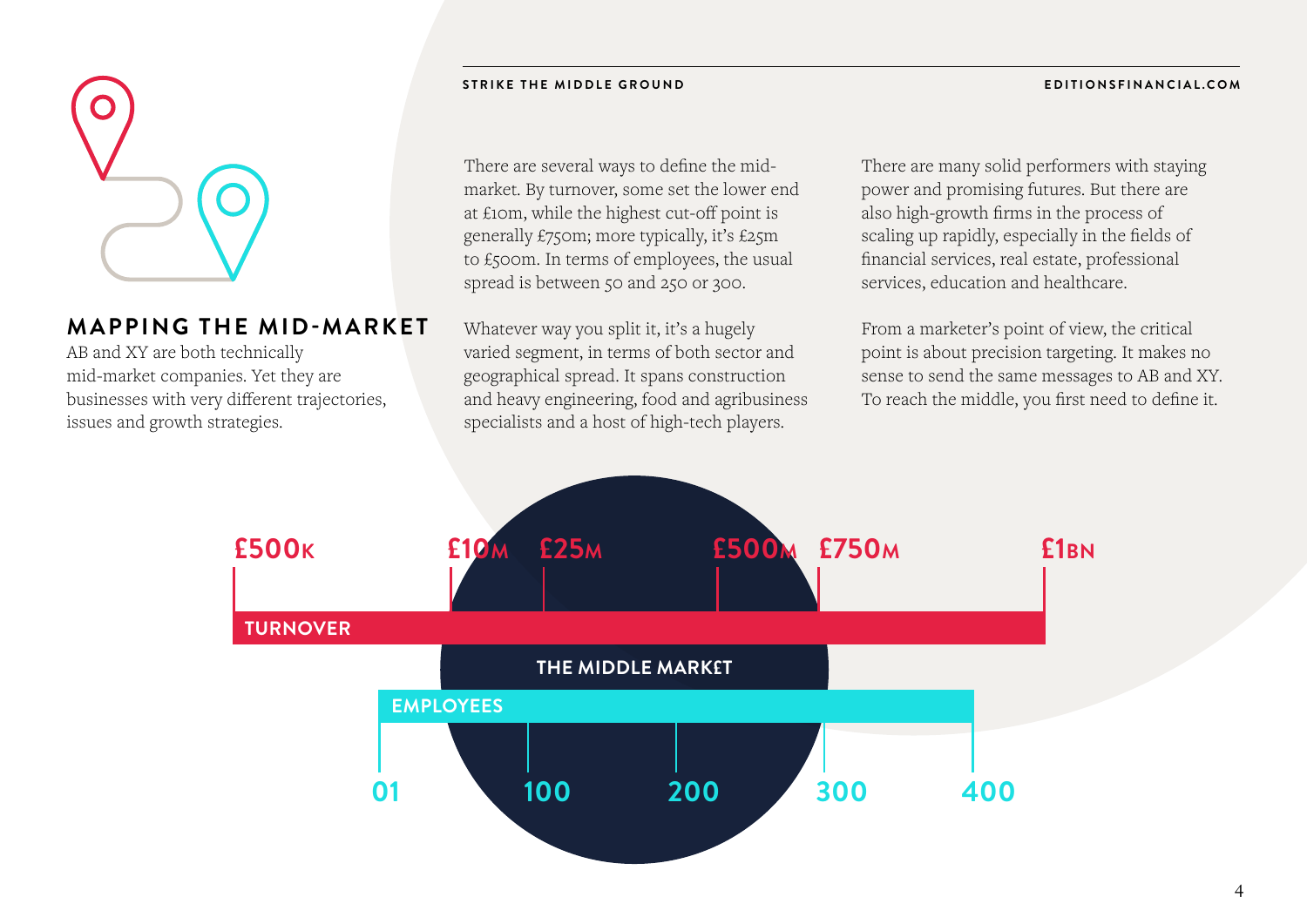#### **[EDITIONSFINANCIAL.COM](http://www.editionsfinancial.com)**

#### **GOING FOR GROWTH**

Mid-market business leaders are a confident bunch. These are people with well-developed survival skills having successfully nurtured their enterprises from the minnow stage to the mid-point of the food chain.

In 2016, for instance, the mid-market (in this case, those with £10m-£300m revenues) created 780,000 new jobs in the UK – more than smaller enterprises and FTSE 350 companies managed between them.3

And while big business and small firms both saw profits shrink in the same year, mid-market companies doggedly grew their profits by 19%.3

MMEs were the most resilient segment during the financial crisis. By some estimates, their growth also prevented the UK slipping into recession again between 2010 and 2013.

Whatever their frustrations about the environment they're working in – and they have a few – MME leaders tend to be bullish about their own future. They're the segment that spends most on R&D, for instance.

They'll respond well to potential partners who recognise their experience, understand their growth ambitions and demonstrate an ability and willingness to provide support over the long term.



# **OF MMEs 69%**<sup>3</sup>

(revenues £10m-£300m) feel confident about achieving their growth ambitions this financial year



Growth targets for the highest-performing MMEs (turnover  $£10m-E300m$ ) – those who grew turnover by more than a fifth last year



Average increase in turnover targeted by MMEs (turnover £10m-£300m) this year

2 Mills & Reeve, Defying Gravity https://www.wearedefyinggravity.co.uk/

 $^{\rm 3}$  BDO, UK mid-sized businesses left in limbo https://www.bdo.co.uk/en-gb/news/2018/uk-mid-sized-businesses-left-in-limbo-and-uncertain-about-brexit-future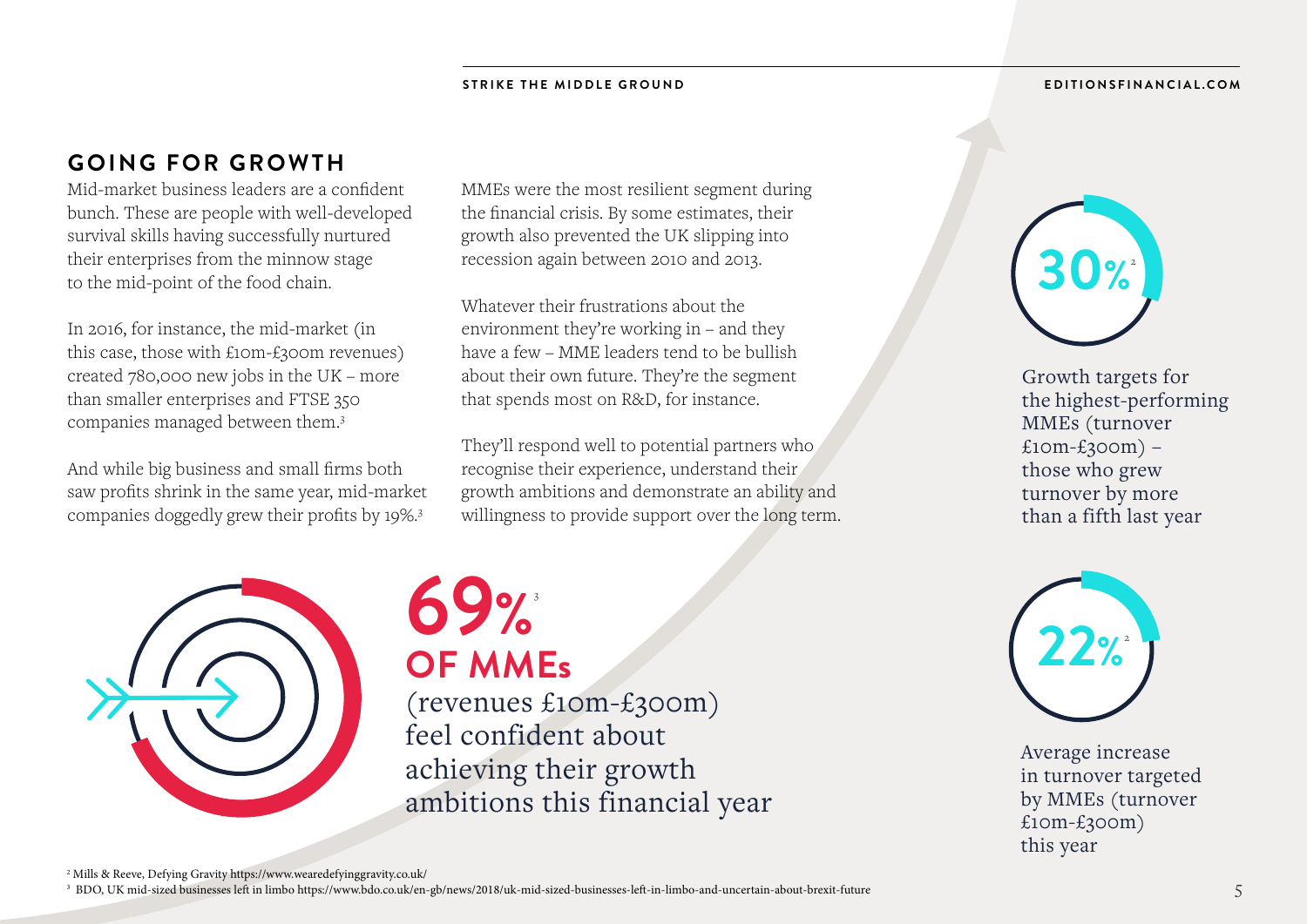# WHAT'S ON *STRIKE THE MIDDLE GROUND* **THEIR MINDS?**

#### **BREXIT**

Most want to preserve a single market. But even keen Brexiteers among the MME cohort are simply desperate for some clarity about the future relationship between the UK and the EU.

Naturally, the chief threat is the prospect of new tariffs and other regulatory burdens. In addition, there are fears that Brexit is acting as a huge distraction from other priorities, such as regional development and infrastructure.

**60%**<sup>2</sup> of MME leaders (turnover £10m-£300m) say access to the single market is 'critical' to their business

**STRIKE THE MIDDLE GROUND**

#### **THE ECONOMY**

Most mid-market firms remain concerned about Brexit-related economic uncertainty, and the impact of currency volatility on their activities. British businesses have notably less confidence in their local economy than their counterparts in other countries.



is their top priority Confidence in the local economy of UK MMEs (200-2000 employees)

**50%**<sup>1</sup>

Average economic confidence of MMEs globally (200-2000 employees)





of mid-sized firms (£10m-£300m revenues) say the UK skills crisis

#### **TALENT**

The UK's skills crisis is alarming MMEs. Again, Brexit is at the root: many mid-market businesses fear it jeopardises their ability to recruit specialist talent, or essential low-cost labour, or both. Tech companies are especially worried, along with food and farming players, but concerns about recruitment run through every sector.

1 HSBC, UK mid-market firms could unlock significant growth potential http://www.business.hsbc.com/#we-have-global-view 2 Mills & Reeve, Defying Gravity https://www.wearedefyinggravity.co.uk/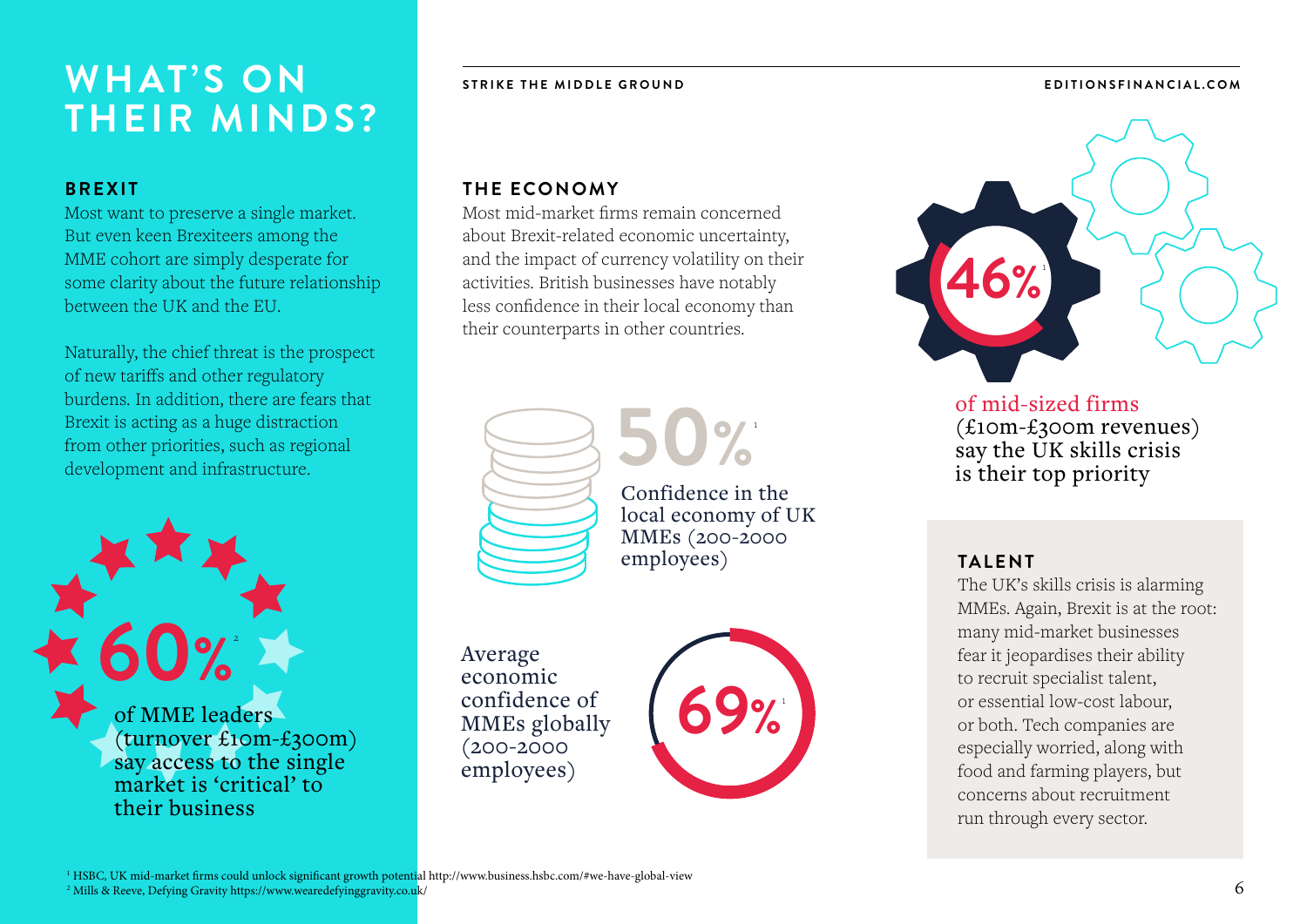#### **COSTS**

Mid-market firms face the same pressures as corporates against the growing tide of compliance requirements but have fewer resources to deal with them. The apprenticeship levy and the National Living Wage are among the other costs driving a need for operational efficiencies.



**30%**<sup>4</sup>

of medium-sized businesses (50-249 employees) are paying the

#### **STRIKE THE MIDDLE GROUND**

#### **FUNDING**

Bank lending has improved hugely since the financial crisis, but the lack of high-growth capital remains a barrier for ambitious mid-sized firms. They find it especially tough to access longer-term debt, which is critical to boosting capacity.

While most MME leaders have no current plans to sell their business, many see the current financing system as geared towards those who are aiming to scale up for a quick sale. The perceived lack of mid-market finance options is cramping growth potential.

apprenticeship levy **63%** 

of MME leaders (£10m-£300m revenues) believe the UK funding environment is great for start-ups, but not for the mid-market



**[EDITIONSFINANCIAL.COM](http://www.editionsfinancial.com)**

# **17%**<sup>1</sup>

Proportion of overseas revenues achieved by MMEs (200-2000 employees)

#### **THE RESULT**

It would be putting it too strongly to say this cocktail of pressures is leading to paralysis in the midmarket sector. Most of its leaders are resourceful enough to find opportunities to advance, whatever the obstacles. But there are strong indications that many businesses are stockpiling cash and putting off growth or acquisition plans.

International expansion is also being constrained. MMEs see the potential for post-Brexit exports beyond the EU. Indeed, global growth strategies could provide solutions to several of the problems outlined above. But for now, many are staying put. Exports account for under a fifth of UK mid-market revenues.

1 HSBC, UK mid-market firms could unlock significant growth potential http://www.business.hsbc.com/#we-have-global-view

2 Mills & Reeve, Defying Gravity https://www.wearedefyinggravity.co.uk/

4 British Chambers of Commerce http://www.britishchambers.org.uk/press-office/press-releases/bcc-businesses-in-the-dark-on-apprenticeship-levy.html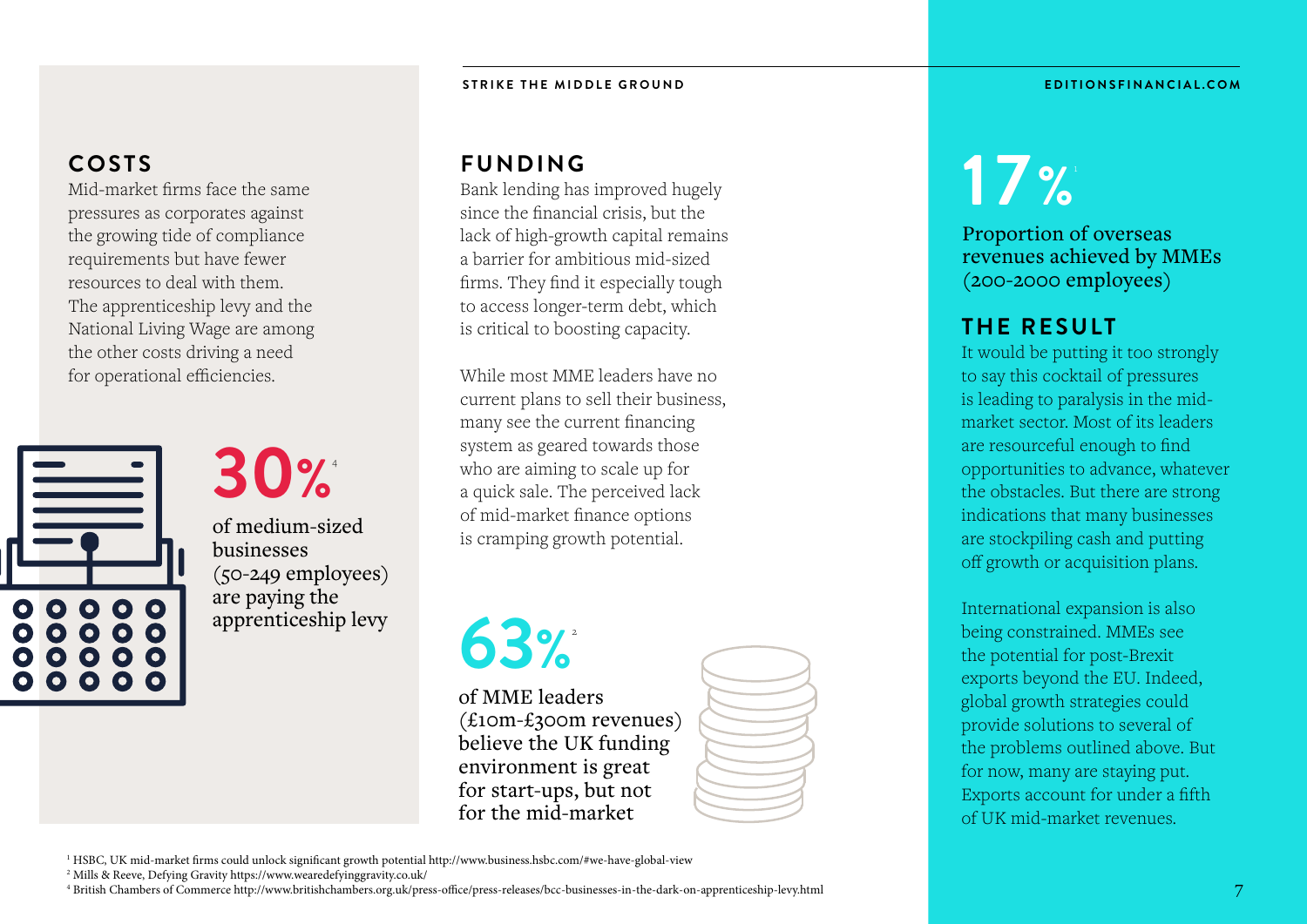#### **STRIKE THE MIDDLE GROUND [EDITIONSFINANCIAL.COM](http://www.editionsfinancial.com)**

## **3 STEPS TO GAIN THE TRUST OF MMES**

#### **FORGE A CONNECTION**

Reach out to mid-market businesses. Start by defining the sub-segment that you want to target. Then open the conversation authoritatively, demonstrating that you understand their challenges. Simply by showing that you don't lump them in with the top of the SME market, or the tail-end of your corporate segment, you can start to set your brand apart in MME eyes.

**1. 2. 3.**

#### **START A DIALOGUE**

Offer content that speaks to them directly. Inspire them with success stories from your existing MME clients. Provide practical expertise that chimes with their agendas, from Brexit strategies to the most promising overseas markets. Showcase your products and services in ways that strike a chord with seasoned, time-poor, sceptical business leaders.

#### **BUILD A RELATIONSHIP**

Demonstrate your affinity and your commitment to the long haul, through carefully planned and targeted communication that's designed to trigger a positive response in the MME audience.